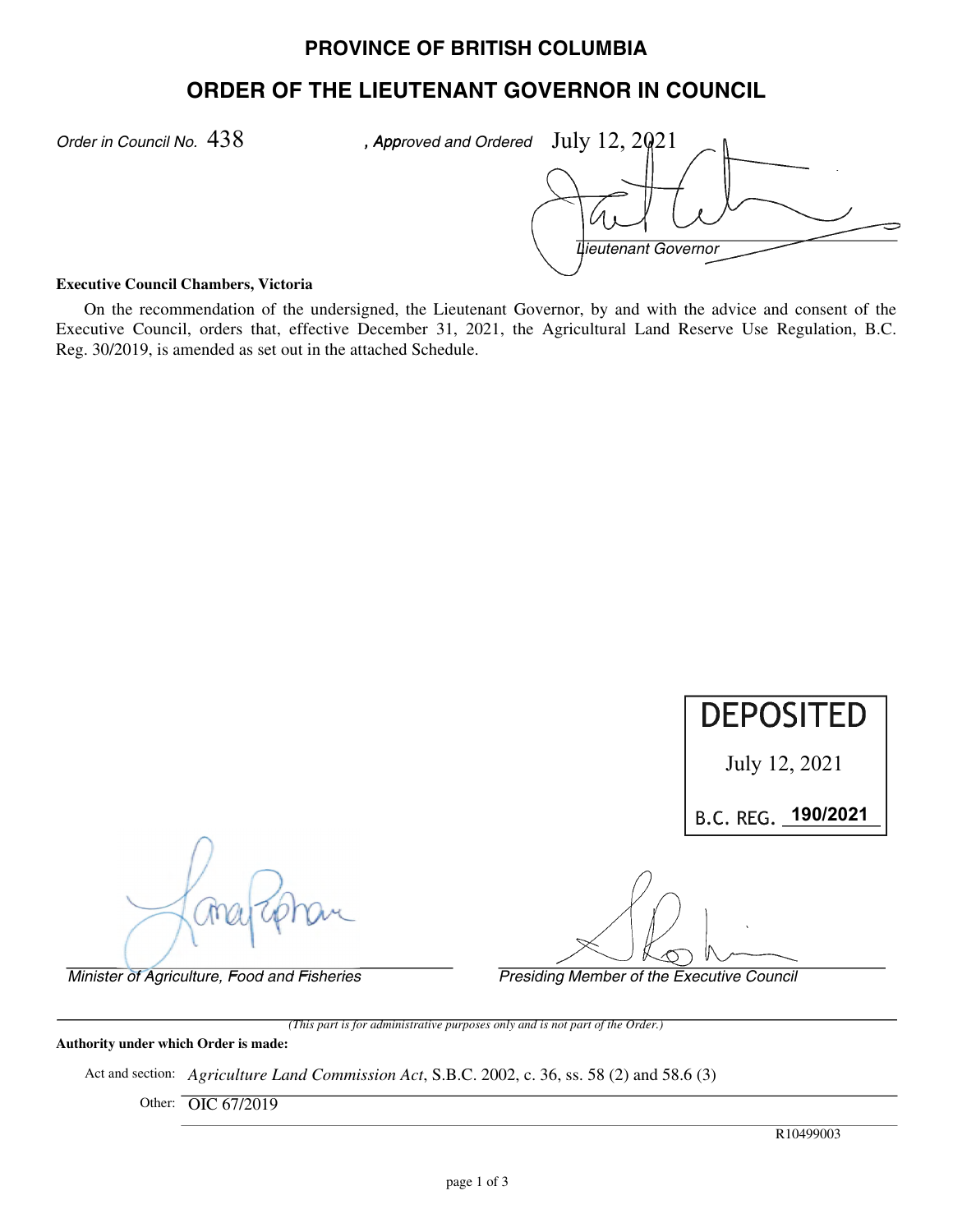## **SCHEDULE**

*1 The Agricultural Land Reserve Use Regulation, B.C. Reg. 30/2019, is amended by adding the following heading to Part 4 before section 28:*

### **Division 1 – Residential Uses Generally** *.*

- *2 Section 28 is amended by striking out "*section 32 *[additional residences]" and substituting "*Division 2 *[Additional Residences]".*
- *3 Section 32 is repealed.*
- *4 The following Division is added to Part 4:*

## **Division 2 – Additional Residences**

#### **Pre-existing residential structures constructed before February 22, 2019**

- **34.1** (1) The use of agricultural land for an additional residence that is a pre-existing residential structure is permitted if
	- (a) the residence is constructed in accordance with all applicable enactments, and
	- (b) on February 22, 2019, the size, siting and use of the residence complied with section 3 (1) (b) (ii) or (b.1) (ii) or (iii) of the Agricultural Land Reserve Use, Subdivision and Procedure Regulation, B.C. Reg. 171/2002, as it read on February 21, 2019.
	- (2) The size and siting of a residence permitted under this section must not be altered unless one of the following applies:
		- (a) the alteration is permitted under section 25 or 45 of the Act;
		- (b) in the case of a manufactured home, the alteration does not increase the size of the manufactured home;
		- (c) in the case of residence that is not a manufactured home, the alteration does not increase the total area occupied by all residences and other residential structures, roads and service lines, and all agricultural land between them.

#### **Manufactured homes constructed between July 4, 2019 and December 31, 2021**

- **34.2** (1) The use of agricultural land for an additional residence that is a manufactured home and that is not a pre-existing residential structure is permitted if
	- (a) the residence is constructed in accordance with all applicable enactments, and
	- (b) on December 31, 2021, all conditions with respect to the residence imposed under section 32 (3), as it read on December 30, 2021, were met.
	- (2) The size and siting of a residence permitted under this section must not be altered unless permitted under section 25 or 45 of the Act.